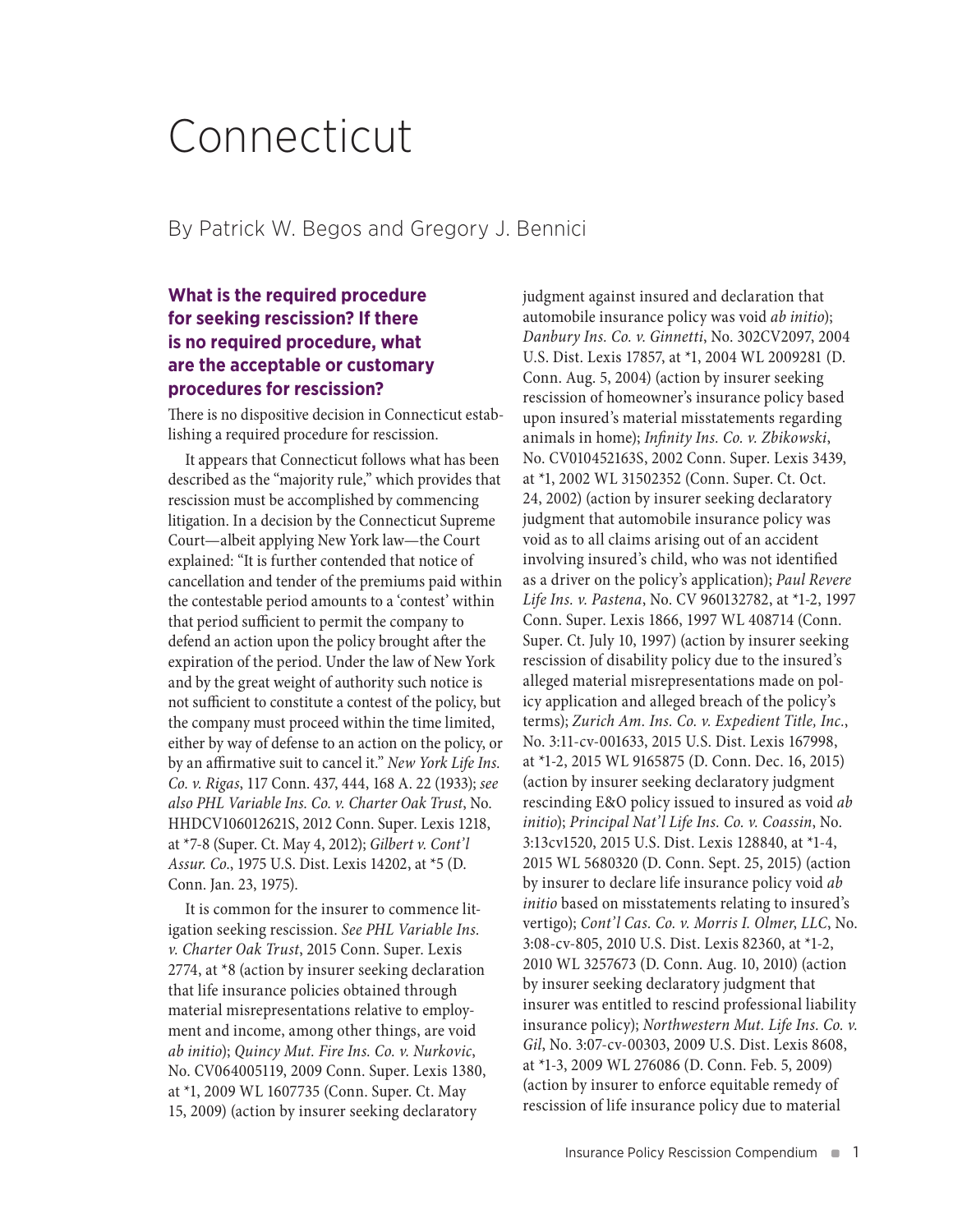misrepresentations in decedent's medical questionnaire); *Westport Ins. Corp. v. Gionfriddo*, 524 F. Supp. 2d 167, 170 (D. Conn. 2007) (action by insurer seeking declaratory judgment that liability insurance policy issued to defendant attorney was void *ab initio*); *Mt. Airy Ins. Co. v. Millstein*, 928 F. Supp. 171, 173 (D. Conn. 1996) (action by insurer against insured seeking declaration that professional liability insurance policy was void *ab initio*).

However, there are a number of cases where the insurer asserted rescission as a defense to a claim for benefits. *See, e.g.*, *Lassow v. Jefferson Pilot Fin. Ins. Co.*, No. CV010807131S, 2003 Conn. Super. Lexis 2562, \*5-6, 2003 WL 22206242 (Conn. Super. Ct. Sept. 8, 2003) (action by executrix of estate of insured to recover life insurance benefits denied due to insurer's claim that widow's spouse materially misrepresented decedent's medical history on his life insurance application); *Sherman v. Prudential Ins. Co. of Am.*, No. CV990078688S, 2002 Conn. Super. Lexis 737, at \*2, 2002 WL 467774 (Conn. Super. Ct. Mar. 6, 2002) (action by insured's beneficiary to recover life insurance benefits denied based upon decedent's material misrepresentation on application relative to status of cancer diagnosis); *La Teano v. Hartford Life Ins. Co.*, No. CV 980580409S, 2000 Conn. Super. Lexis 1625, at \*1, 2000 WL 966371 (Conn. Super. Ct. June 23, 2000) (action by insured to recover benefits under term life insurance policy denied based upon alleged material misrepresentations in application); *Janush v. Nationwide Mut.*, No. CV 970157593, 2000 Conn. Super. Lexis 442, at \*6, 2000 WL 254560 (Conn. Super. Ct. Feb. 22, 2000) (action by insured to recover under automobile insurance policy issued by insurer that denied coverage based on alleged misrepresentation on application relative to number of children in household); *Brinkley v. Prudential Prop. & Cas. Ins. Co.*, No. CV 960393316S, 1999 Conn. Super. Lexis 1057, at \*1-2, 1999 WL 259660 (Conn. Super. Ct. Apr. 21, 1999) (action by insured seeking payments under automobile insurance policy withheld by insurer on the ground that insured made material misrepresentations on his application by backdating application to date prior to accident); *Pinette v. Assurance Co. of Am.*, 52 F.3d 407, 409 (2d Cir. 1995) (action by insured seeking payment under homeowners insurance policy after house fire that was denied by insurer on the ground that incorrect answers on the insured's application constituted

material misrepresentations that rendered the contract voidable); *Murtha v. Golden Rule Ins. Co*., No. Civ.A.3:98–CV–975JCH, 2001 U.S. Dist. Lexis 3380, at \*2-4, 2001 WL 256145 (D. Conn. Mar. 5, 2001) (action by insured to recover payment of decedent's medical bills under medical insurance policy that were denied by insurer based upon material misstatements relating to an unreported pre-existing condition).

### **What must an insurer prove to be entitled to rescind a policy?**

The seminal case on rescission of insurance policies in Connecticut is *State Bank & Trust Co. v. Connecticut Gen. Life Ins. Co.*, 109 Conn. 67, 72, 145 A. 565, 567 (1929), which holds that "[m]aterial representations … relied on by the company, which were untrue and known by the assured to be untrue when made, invalidate the policy without further proof of actual conscious design to defraud." Although *State Bank* does not lay out a specific set of elements necessary to entitle an insurance company to rescind an insured's policy, the United States District Court for the Second Circuit has summarized *State Bank* as establishing the following three elements:

> To void an insurance policy under Connecticut law, [the insurer] must prove "(1) a misrepresentation (or untrue statement) by the [insured] which was (2) knowingly made and (3) material to [the insurer]'s decision whether to insure.

*Pinette v. Assur. Co. Of America,* 52 F.3d 407, 409 (2d Cir. 1995).

State and federal courts in Connecticut typically cite *Pinette*'s three-pronged approach as the standard by which rescission cases should be adjudicated. *See, e.g.*, *F.D.I.C. v. Great American Ins. Co.*, 607 F.3d 288, 294 (2d Cir. 2010); *Cont'l Cas. Co. v. Morris I. Olmer*, *LLC*, No. 3:08-cv-805, 2010 U.S. Dist. Lexis 82360, at \*1-2, 2010 WL 3257673 (D. Conn. Aug. 10, 2010) *Westport Ins. Corp. v. Gionfriddo*, 524 F. Supp.2d 167, 175 (D. Conn. 2007); *Mt. Airy Ins. Co. v. Millstein*, 928 F.Supp. 171, 174 (D. Conn. 1996); *PHL Variable Ins. v. Charter Oak Trust*, No. HHDCV106012621, 2015 Conn. Super. Lexis 2774, at \*8, 2015 WL 6964586 (Conn. Super. Ct. Nov. 4, 2015); *Quincy Mut. Fire Ins. Co. v. Nurkovic*, No. CV064005119, 2009 Conn. Super. Lexis 1380, \*12 (Conn. Super. Ct. May 15, 2009).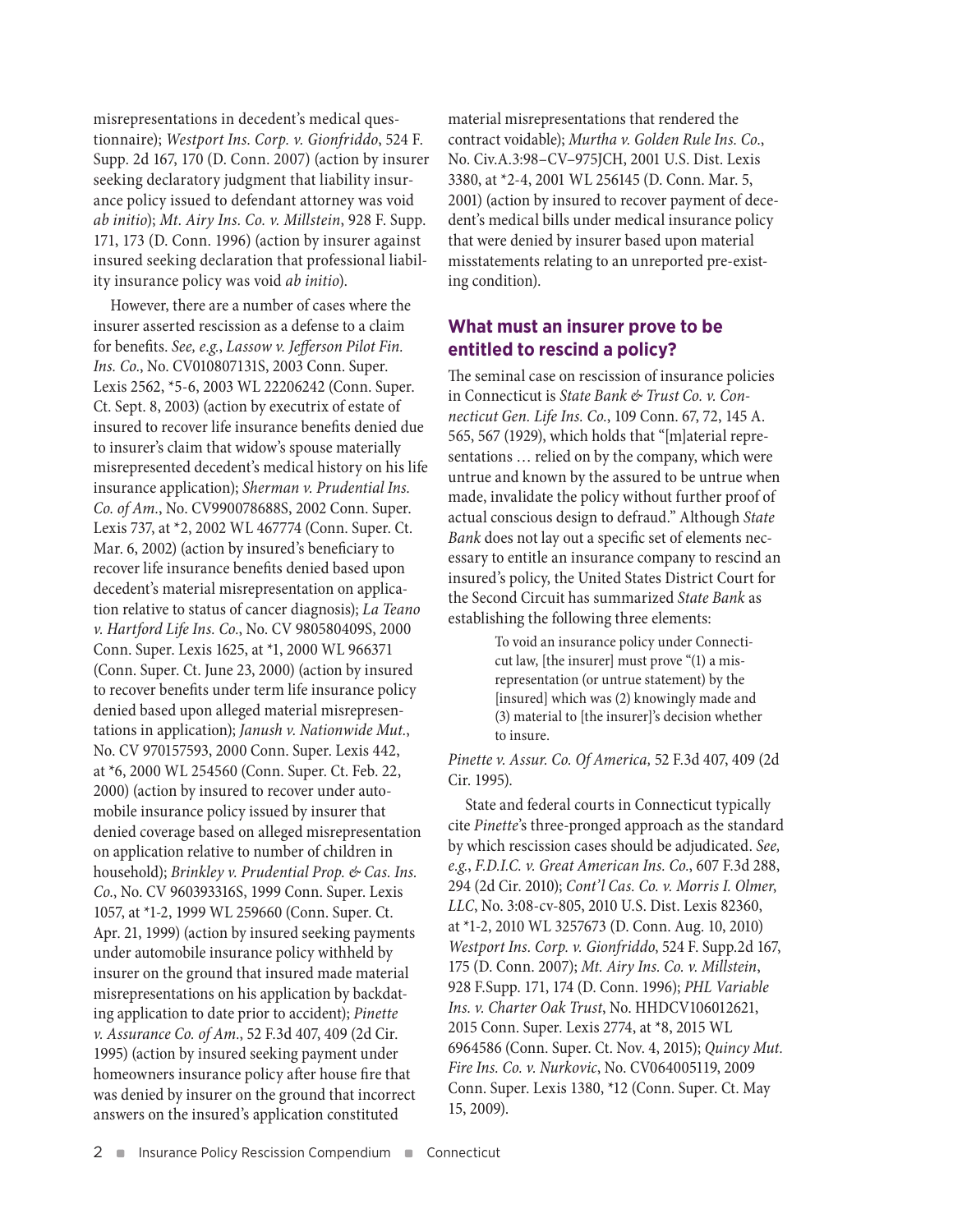# *Is it required that the insured have committed an intentional or fraudulent misrepresentation on the application? Or is it sufficient that there was a material misrepresentation, regardless of intent?*

Connecticut requires that the insured's misrepresentation be intentional. *State Bank & Trust Co. v. Connecticut Gen. Life Ins. Co.*, 109 Conn. 67, 145 A. 565, 567 (1929) (misrepresentations must be "known by the assured to be untrue when made"). *See also Middlesex Mut. Assur. Co. v. Walsh*, 218 Conn. 681, 590 A.2d 957, 963-64 (1991) ("We therefore hold that in order to constitute a misrepresentation sufficient to defeat recovery on an … insurance policy, a material representation on an application for such a policy must be known by the insured to be false when made."). *See also Pinette v. Assur. Co. of Am.*, 52 F.3d 407, 409 (2d Cir. 1995) (quoting *State Bank & Trust Co.*, 145 A. at 567 ("Under Connecticut law, an insurance policy may be voided by the insurer if the applicant made '[m]aterial representations …, relied on by the company, which were untrue and known by the assured to be untrue when made.'").

While the misrepresentation must be intentional, it need not be fraudulent—*i.e.*, made with scienter. *State Bank & Trust Co.*, 145 A. at 567 (1929) (rescission does not require "proof of actual conscious design to defraud"); *Cont'l Cas. Co. v. Morris I. Olmer*, *LLC*, No. 3:08-cv-805, 2010 U.S. Dist. Lexis 82360, at \*13, 2010 WL 3257673 (D. Conn. Aug. 10, 2010) ("A 'conscious design to defraud' is not required …'" (quoting *Walsh,* 590 A.2d at 963)).

As such, "an insured makes a knowing misrepresentation only when he submits an answer to a question in the application other than that which he has reason to believe is true …" *Walsh*, 590 A.2d at 966 (*citing Lazar v. Metropolitan Life Ins. Co.*, 290 F.Supp. 179, 181 (D. Conn. 1968)). Because it is required that the insured's misrepresentation be intentional, "it follows that an insured should not be held responsible for an answer in the application if he was justifiably unaware of its falsity, had no actual or implied knowledge of its existence, and was not guilty of bad faith, fraud, or collusion." *Id.* (*citing Lewis v. John Hancock Mut. Life Ins. Co.*, 443 F. Supp. 217, 218 (D. Conn. 1977)).

Innocent misrepresentations, therefore, will not subject a policy to rescission. *Zurich Am. Ins. Co. v.* 

*Expedient Title, Inc*., No. 3:11-cv-001633, 2015 U.S. Dist. Lexis 167998, \*29-30 (D. Conn. Dec. 16, 2015) (quoting *Pinette*, 52 F.3d at 409-10 ("Misrepresentations 'made because of ignorance, mistake, or negligence,' however, are considered 'innocent' and 'are not sufficient grounds for rescission'").

"When Connecticut courts speak of 'innocent' misrepresentations, they generally have in mind the situation in which the applicant does not know that the information he is providing is false." *Pinette*, 52 F.3d at 410. Thus, "[a]n individual does not make a knowing misrepresentation if the misrepresentation was made innocently—because of ignorance, mistake, or negligence." *Morris I. Olmer*, *LLC*, 2010 U.S. Dist. Lexis 82360 at \*13, 15 (finding "a material issue of fact exists regarding whether [the insured] knowingly made a misrepresentation on the application or whether it was a mere mistake" when the insured did not recall why he did not report a matter on the application, "but it might have been because he did not remember it or did not think about it—not because he attempted to mislead" the insurer). "'Innocent' misrepresentations occur when the applicant does not know that the information he is providing is false … or if the applicant was 'justifiably unaware of the answer's falsity [and] had no actual or implied knowledge of its existence.'" *Id*. (quoting *Mt. Airy Ins. Co.*, 928 F. Supp. at 175).

Under Connecticut law, however, a person may not claim that a misrepresentation is "innocent" solely because the person failed to read the completed application before signing it. "The law requires that the insured shall not only, in good faith, answer all the interrogatories correctly, but shall use reasonable diligence to see that the answers are correctly written." *Ryan v. World Mut. Life Ins. Co.*, 41 Conn. 168, 172 (1874) (holding the defendant not to be liable under an insurance policy when plaintiff claimed that she gave defendant's agent the right information but he recorded the wrong answer). "Thus, at least in Connecticut, an applicant for insurance has the affirmative duty 'to inform himself of the content of the application signed by him, under penalty of being bound by the representations as recorded therein.'" *Pinette*, 52 F.3d at 410 (quoting 7 George J. Couch, *Cyclopedia of Insurance Law* §35:231, at 358 (2d ed. 1985)). "The insured cannot simply claim that he did not read the application to demonstrate lack of knowledge; rather, the insured has an affirmative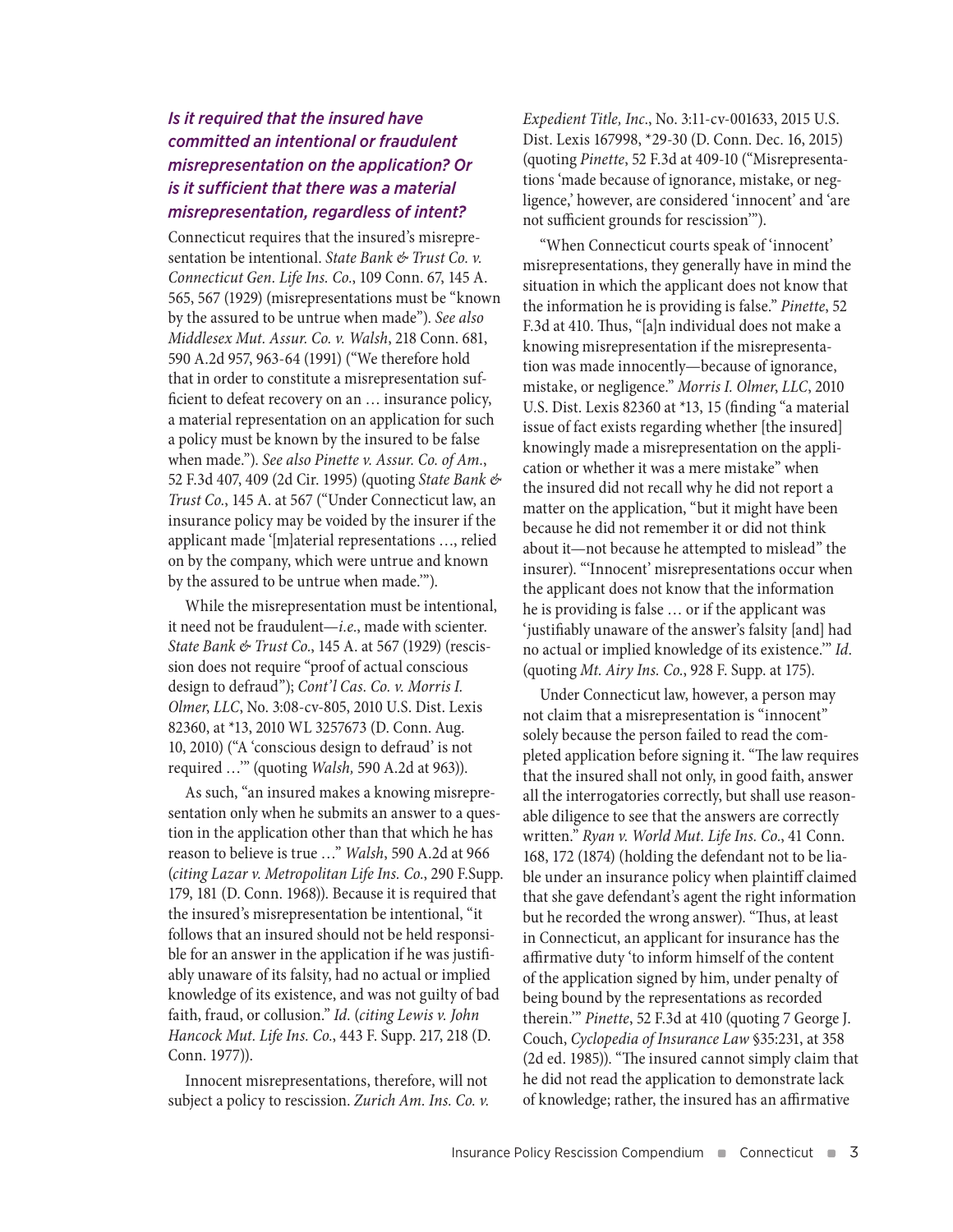duty to inform himself of the content of the application signed by him." *Morris I. Olmer*, *LLC*, 2010 U.S. Dist. Lexis 82360,at \*13 (citation omitted). *See also Danbury Ins. Co. v. Ginnetti*, No. 302CV2097(RNC), 2004 U.S. Dist. Lexis 17857, at \*6-7, 2004 WL 2009281 (D. Conn. Aug. 5, 2004) (holding that an insured cannot avoid responsibility for an alleged innocent misrepresentation in an application which he claimed to have signed without reading after an agent filled in the responses); *Kelly v. John Hancock Mut. Life Ins. Co.*, 131 Conn. 106, 110, 38 A.2d 176, 177 (1944) ("Under these circumstances the assured was under a duty to know the contents of the application signed by her. Failure to do so was inexcusable neglect").

"There is an exception to this rule in Connecticut if the insurance agent induces the applicant to sign the application without reading it." *Pinette*, 52 F.3d at 410; *see also Lewis v. John Hancock Mut. Life Ins. Co.*, 443 F.Supp. 217, 219 (D.Conn. 1977) ("If through the conduct of defendant's agent, [plaintiff] failed to read over the questions and answers in the applications, he would in effect have made no misrepresentations at all …"). This exception requires proof that the agent "actively encouraged [the applicant] to sign the application without reviewing the answers." *Pinette*, 52 F.3d at 410; *see also Kelly*, 131 Conn. at 110, 38 A.2d at 177 (without evidence of "fraud or misrepresentation on the part of the agent," the applicant was charged with knowledge of the contents of the signed application). In particular, evidence that the applicant "supplied the correct information to the agent, who then wrote down the wrong answer, is insufficient standing alone to relieve plaintiffs of responsibility for the misrepresentation. *Pinette*, 52 F.3d at 410–11. Notably, an agent's specific inducement of an applicant into signing an application without first reviewing it is the only exception which Connecticut courts recognize to the binding nature of an applicant's signature. *See id.*

Moreover, an insured cannot successfully argue that a misrepresentation was unintentional because he believed the question was unimportant. In other words, it is not within the insured's purview to evaluate the relevance or weight of the information sought. *See Ranger Ins. Co. v. Kovach*, 63 F.Supp.2d 174, 185-86 (D. Conn. 1999) (holding that prospective insured's belief that responsive information to questions on an insurance application were of

"minor significance" is not a defense to a claim that misrepresentation was intentional).

Applicants should further endeavor to answer each question completely, as "[i]ncomplete answers may constitute a misrepresentation which can void the policy." *Dias v. Hermitage Ins. Co.*, No. 315371, 1997 Conn. Super. Lexis 756, \*4, 1997 WL 149777 (Conn. Super. Ct. Mar. 21, 1997) (quoting G. Couch, Insurance (2d Ed. Rev. 1984) 35:146 and commenting that "the failure to make a full disclosure is as culpable as a false statement").

Of course, in order to be knowingly false, a representation must be false. In evaluating whether a statement is false, the court will "construe the question as a lay person would understand it." *Walsh*, 218 Conn. at 694, 590 A.2d at 963-64. If a lay person could construe a "question as calling for a particular response, and the response given in accordance with that understanding is not false, the response does not amount to a misrepresentation." *Id*. (holding that a question in an automobile insurance application asking whether there were "children" in household could reasonably be interpreted as concerning only minors, and that it therefore was not a misrepresentation to answer "no" when there was an adult son living in the house). *See also Quincy Mut. Fire Ins. Co. v. Gramegna*, No. 3:04–CV–480 (PCD), 2008 U.S. Dist. Lexis 17244 \*14, 2008 WL 659586 (D. Conn. Mar. 5, 2008) ("Existence of an ambiguity is crucial to the resolution of [a] claim of a misrepresentation in the response to [a question on an insurance application]. The truth of an answer in an insurance application must be determined in light of the question asked, not in reference to extraneous evidence, and the language of a policy application will be construed as a layperson would understand it").

#### *Is there a separate requisite showing of reliance by the insurer, or is reliance presumed if materiality is found?*

The seminal case in Connecticut holds that reliance is a required element to establish rescission. *State Bank & Trust Co. v. Conn. Gen. Life Ins. Co.*, 109 Conn. 67, 72, 145 A. 565 (Conn. 1929) ("material representations … relied on by the [insurance] company, which were untrue and unknown by the assured to be untrue when made, invalidate the policy …"); *Paul Revere Life Ins. Co. v. Pastena*, 52 Conn.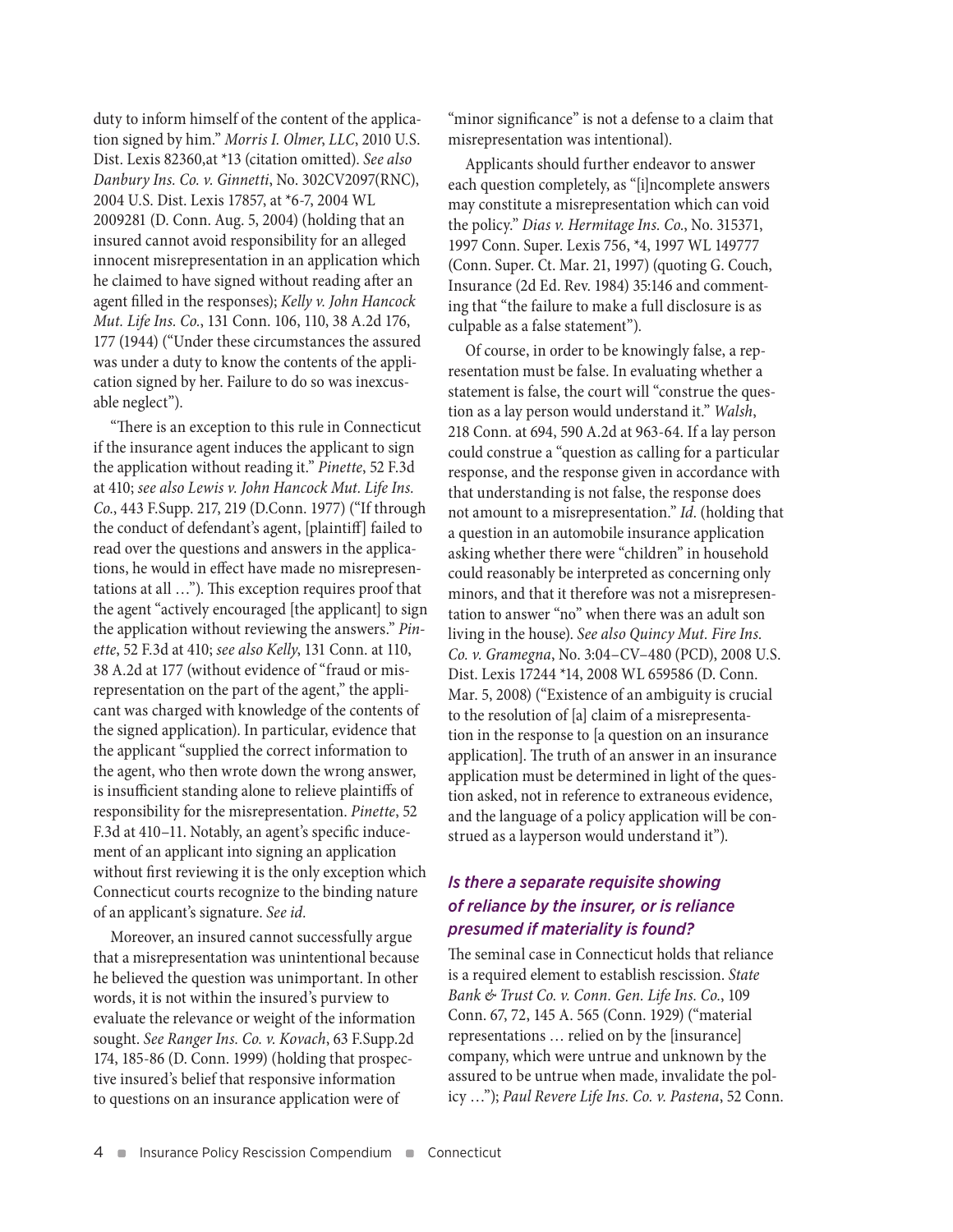App. 318, 325, 725 A.2d 996 (1999) (citation omitted) ("Rescission of a contract is an appropriate remedy if there has been a material representation of fact upon which a party relied and which caused it to enter the contract …")

However, the most-often cited statements of the elements of a rescission claim omits reference to reliance:

> To void an insurance policy under Connecticut law, [the insurer] must prove "(1) a misrepresentation (or untrue statement) by the [insured] which was (2) knowingly made and (3) material to [the insurer]'s decision whether to insure.

*Pinette v. Assurance Co. of America*, 52 F.3d 407, 409 (2d Cir. 1995).

In practice, reliance is typically considered within the context of evaluating whether a misrepresentation was "material." "A misrepresentation is material 'when, in the judgment of reasonably careful and intelligent persons, it would so increase the degree or character of the risk of the insurance as to substantially influence its issuance, or substantially affect the rate of premium.'" *Pinette*, 52 F.3d at 411 (quoting *Davis Scofield Co. v. Agricultural Ins. Co.*, 109 Conn. 673, 678, 145 A. 38 (1929)).

"Connecticut caselaw strongly suggests that an answer to a question on an insurance application is presumptively material." *Id.* In fact, such misrepresentations, when incorporated into the policy, are sometimes labeled "conclusively material," which presumably would make unnecessary evidence of materiality or reliance. *State Bank & Trust Co*, 109 Conn. at 70-71, 145 A. at 566 ("[m]atters made the subject of special inquiry are deemed conclusively material"); *Mt. Airy Ins. Co. v. Millstein*, 928 F. Supp. 171, 176 (D. Conn. 1996) ("Information in an insurance application that becomes a part of the policy is material"); *see also Westport Ins. Corp. v. Gionfriddo*, 524 F. Supp. 2d 167, 177 (D. Conn. 2007) (stating, "even in the absence of the [underwriter's] affidavit, the only reasonable conclusion on this record is that knowledge of the numerous potential claims against [defendant] for legal malpractice would have substantially influenced an insurer's decision").

The presumption that a misrepresentation on an insurance application incorporated into the policy is material was explained as follows:

Where the representation is contained in an answer to a question contained in the application which is made a part of the policy, the inquiry and answer are tantamount to an agreement that the matter inquired about is material. The information given forms the basis of the contract and defines the risk assumed.

#### *State Bank & Trust Co.*, 109 Conn. at 70, 145 A. at 566.

As such, courts have determined that a misstatement is material as a matter of law—and tacitly, that the insurer relied on the misrepresentation as a matter of law—even in the absence of supporting testimony from the insurance company. *See, e.g.*, *Northwestern Mut. Life Ins. Co. v. Gil*, No. 3:07-cv-00303, 2009 U.S. Dist. Lexis 8608, \*12-13, 2009 WL 276086 (D. Conn. Feb. 5, 2009) (granting summary judgment in favor of insurance company without reference to any supporting affidavit and holding that "there is no dispute that matters of special inquiry, such as questions requiring a 'yes' or 'no' answer, are conclusively deemed material. Therefore [the insured's] misstatements are material, and grounds for rescission"); *Murtha v. Golden Rule Ins. Co*., No. Civ.A.3:98–CV–975JCH, 2001 U.S. Dist. Lexis 3380, \*15-17, 2001 WL 256145 (D. Conn. Mar. 5, 2001) (holding "as a matter of law that [the applicant] made knowing misrepresentations when he submitted answers to questions in the application other than that which he had reason to believe is true," concluding that "under well-settled Connecticut law, [the applicant]'s misrepresentations were material as a matter of law," and granting summary judgment in favor of insurance company without reference to any supporting affidavit); *Mt. Airy Ins. Co. v. Millstein*, 928 F. Supp. 171, 176 (D. Conn. 1996) (rejecting the insured's defense that the insurance company "has not shown that [the insured's] answer to question 19 was material," because "[i]nformation in an insurance application that becomes a part of the policy is material" as a matter of law, and holding "[t]hus, [the insured]'s answer to question 19 is material," and granting summary judgment in favor of the insurance company without reference to any supporting affidavit).

To be sure, an insurer seeking rescission is well advised to introduce specific evidence—typically an underwriter's affidavit—establishing that it would have responded differently to the application had the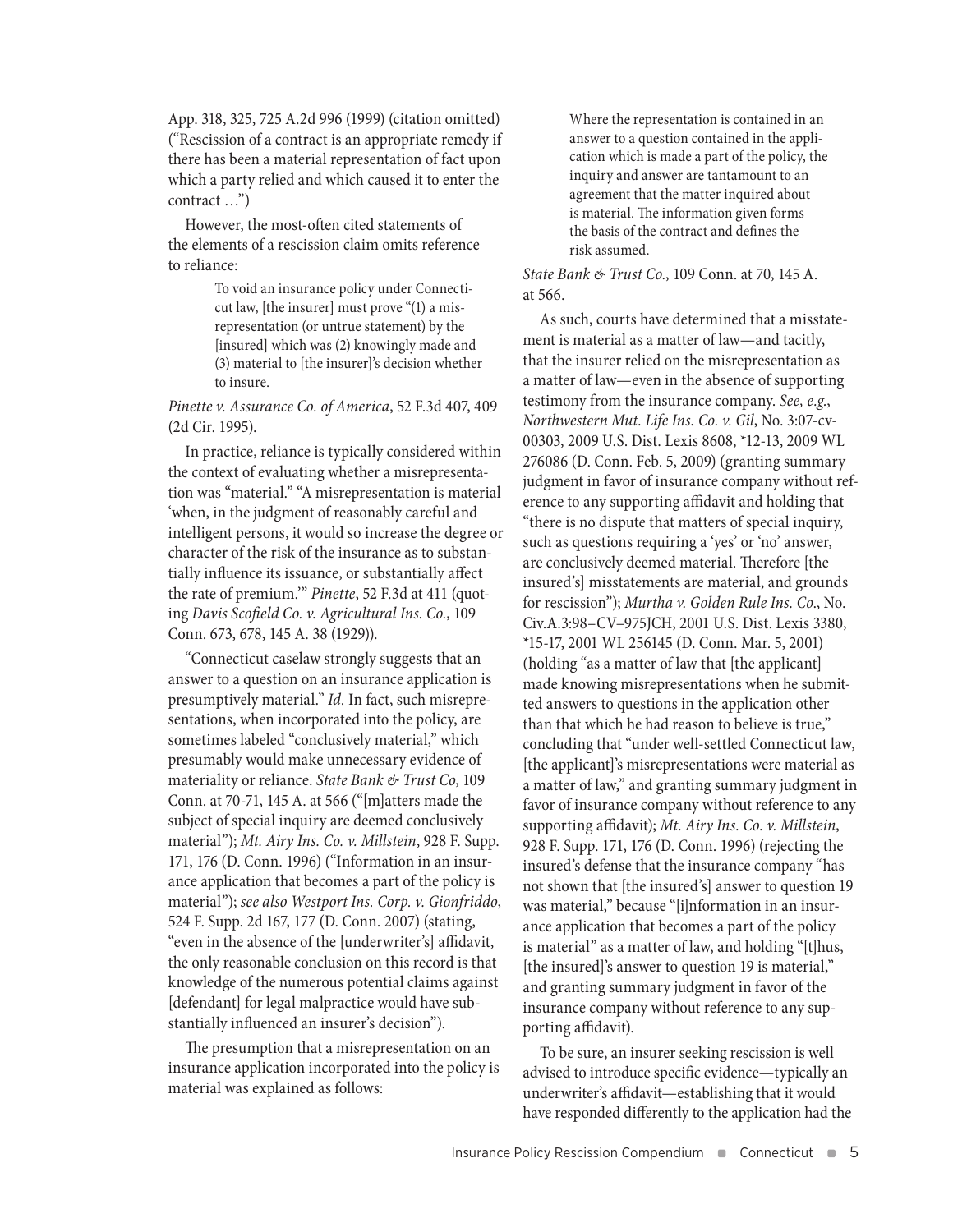applicant told the truth. And there are a number of cases in which the court cited such an affidavit in its decision. In *Pinette*, for example, the court noted that "[c]ommon sense tells us that an applicant's prior loss history is material to a reasonable insurance company's decision whether to insure that applicant or determination of the premium." *Pinette*, 52 F.3d at 411. The court further observed that "Connecticut courts have evaluated similar misrepresentations and found them material as a matter of Connecticut law." *Id.* It went on to uphold the district court's finding of materiality where an underwriter's affidavit stated that insurer "would have turned the plaintiffs down had they known of the earlier fire loss." *Id.*; *see also Westport*, 524 F. Supp. 2d at 177 ("[t]he affidavit of the underwriter … establishes that [the insured's] misrepresentation affected the risk assumed by [the insurer], and that [the insurer] would not have covered [the insured] under its policy had it been aware of the misrepresentations he made in his application"); *Rangers Ins. Co. v. Kovach*, 63 F. Supp. 2d 174, 186 (D. Conn. 1999) (underwriter's affidavit "unequivocally state[d] that the premium charged … would have been significantly higher, if insurance had been offered at all, had [insurer] known that his airman certificate had been revoked 3 years before due to falsification"); *Paul Revere Life Ins. v. Pastena*, No. CV 960132782, 1997 Conn. Super. Lexis 1866, at \*7-9 (Conn. Super. Ct. July 10, 1997) (underwriter's affidavit establishes that if insurer had been aware of falsity of answer, it would not have issued its policy); *Zurich Am. Ins. Co. v. Expedient Title, Inc.*, No. 3:11 cv-001633, 2015 U.S. Dist. Lexis 167998 (D. Conn. Dec. 16, 2015) ("[t]he affidavit of a Zurich underwriter shows that, had Expedient disclosed the Tambini Grievance, Zurich would not have authorized the E&O Policy in the form that it was issued").

# *With regard to life insurance, accident insurance, and other such policies, does your jurisdiction recognize that the policy becomes "incontestable" after a certain period of time? And must an insurer, in turn, prove fraud to rescind the policy?*

Individual health insurance policies issued or delivered to any person in Connecticut must include an incontestability clause reading as follows: "TIME LIMIT ON CERTAIN DEFENSES: This policy shall

be incontestable, except for nonpayment of premium, after it has been in force for two years from its date of issue." Conn. Gen. Stat. §38a-483(a)(2). The purpose of an incontestability clause "is not only to protect the expectations of the insureds … but also to encourage the insurer to be diligent in performing its duty to investigate within a specified period, and to penalize it if it does not." *Thal v. Berkshire Life Ins. Co.*, No. 3:98cv11 (AHN)DW, 1999 U.S. Dist. Lexis 4891, at \*10, 1999 WL 200697 (D. Conn. Mar. 24, 1999) (citing 1A John A. Appleman & Jean Appleman, *Insurance Law & Practice* §332 at 385 (1981) (explaining that "it is necessary for the insurer to act in due time if it desires to rescind the contract for fraud … once the defense of fraud is barred, it may not be set up in a court of law or a court of equity").

In contrast, there is no specific statutory mandate that a life insurance policy be rescinded within a certain period of time, nor is there a specific statute requiring that life insurance policies contain an incontestability provision. *PHL Variable Ins. Co. v. Charter Oak Trust*, No. HHDCV106012621S, 2012 Conn. Super. Lexis 1218, at \*13, 2012 WL 2044416 (Conn. Super. Ct. May 4, 2012) (commenting that Connecticut, unlike many states, "does not require individual life insurance policies to contain an incontestability clause by either statute or regulation").

It is sometimes the case that incontestability provisions are, nonetheless, included in policies, even if not required. The Supreme Court, addressing contractual limitations generally, has ruled that they are enforceable as written. *Chichester v. N.H. Fire Ins. Co.*, 74 Conn. 510, 513, 51 A. 545, 546 (1902) ("The insurer's promise to indemnify is not absolute, but modified by the promise of the insured to commence his action within twelve months."). *See also Monteiro v. Am. Home Assurance Co.*, 177 Conn. 281, 283, 416 A.2d 1189, 1190 (1979) (stating that a contractual limitation provision "is a part of the contract so that it controls the rights of the parties under the contract and, hence, such rights must be governed by the rules of law applicable to contracts").

This reasoning has been applied to incontestability provisions. *PHL Variable Ins. Co*, 2012 Conn. Super. Lexis 1218, at \*13 ("the two-year contestability period contained in the policy is a contractual limitation period"). However, the *PHL* case then went on to hold that the incontestability provision did not prevent the insurer from seeking to void the policy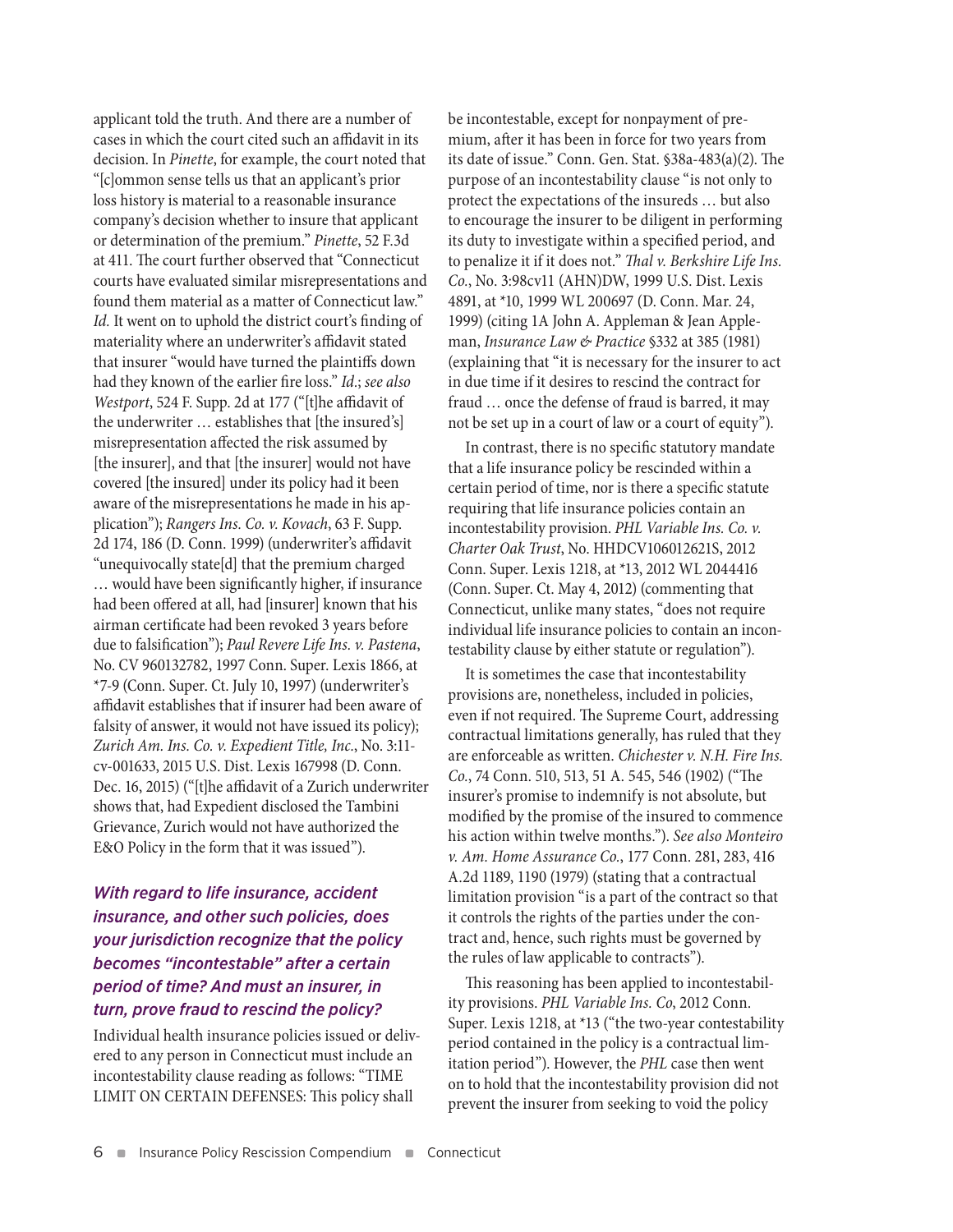*ab initio* on the ground of lack of insurable interest, explaining, and its explanation seemingly would apply to a more-typical rescission: "[b]ecause a contract that is void *ab initio* is unenforceable, a claim that a contract is void *ab initio* cannot be limited by a provision, such as an incontestability clause, in the unenforceable contract. It follows that such a claim, therefore, may be brought at any time, regardless of the contestability provisions in the policy." *Id.* at \*18.

Another trial court ruled that the death of an insured within the contestability period may toll an incontestability provision in a life insurance policy. *Gilbert v. Cont'l Assurance Co.*, No. 14,605, 1975 U.S. Dist. Lexis 14202, at \*12 (D. Conn. Jan. 23, 1975).

In addition, there is authority for the proposition that proof of actual fraud (*i.e.*, an intentional misrepresentation with scienter) does not permit the insurer to contest the policy beyond the contestability period. *Thal*, 1999 U.S. Dist. Lexis 4891, at \*7 ("[I] f an insurer fails to investigate an insured's application for insurance [during the contestability period], it waives its right to contest the policy even where there is fraud").

Where the policy does not include a time limit on contestability, a number of cases hold that an insurer "must elect to rescind within a reasonable time after discovering the fraud [*i.e.*, material misrepresentation]," as "failure to do so constitutes a waiver of the right to rescind." *Janush v. Nationwide Mut*., No. CV 970157593, 2000 Conn. Super. Lexis 442, at \*9, 2000 WL 254560 (Conn. Super. Ct. Feb. 22, 2000) (quoting 45 C.J.S. 297, Insurance 533 (1993)) (implicitly acknowledging that five years is not a reasonable time to rescind policy). *See also Gaul v. Ciglar*, 113 Conn. 758, 759, 155 A. 58, 59 (1931) ("The contract being silent as to the time in which the plaintiff should exercise his right, the law would imply that it must be done within a reasonable time"). What constitutes a reasonable time is a mixed question of law and fact. *See, e.g.*, *La Teano v. Hartford Life Ins. Co.*, No. CV 980580409S, 2000 Conn. Super. Lexis 1625, at \*31-32, 2000 WL 966371 (Conn. Super. Ct. June 23, 2000).

Conversely, there is a trial court decision, regarding a real estate contract, which held that the three-year limitation applicable to intentional torts governed the time to rescind. *Engman v. Laschever*, No. CV 92 0513197, 1994 Conn. Super. Lexis 115, at \*6, 1994 WL 30052 (Conn. Super. Ct. Jan. 20, 1994).

# *Can an insurer rescind based on the insured's failure to volunteer material information that was not requested by the application? That is, does the insured have a duty to volunteer material information?*

Though, as discussed in Section 2.b., *supra*, information sought in an application is presumptively, and sometimes conclusively, material, information can be material even if not covered in the application. Specifically, the common law confers a duty upon an applicant or insured to volunteer information "pertinent to the risk in the contract of insurance … k]nown to the insured and unknown to the insurer" regardless of whether such information was expressly requested. *Davis-Scofield Co. v. Agric. Ins. Co*., 109 Conn. 673, 679-680, 145 A. 38, 40 (1929) (finding that concealment of plaintiff's agent's embezzlement from and attempt to set fire to plaintiff's business constituted "a fraud upon the insurer"). Concealment of information "material to the consideration of a contract of insurance" will render insurance contract voidable. *Id*. "A fact is material to the consideration of a contract of insurance when, in the judgment of reasonably careful and intelligent persons, it would so increase the degree or character of the risk of the insurance as to substantially influence its issuance, or substantially affect the rate of premium." *Id*.

Accordingly, an applicant must disclose to the insurer all that occurs to him concerning the risk and all that "would be likely to occur to an honest man of ordinary intelligence." *Beebe v. The Hartford County Mutual Fire Ins. Co.*, 25 Conn. 51, 64-65 (1856) (upholding a jury instruction that "any suppression of material facts, though by mistake and without actual fraud, would vitiate the policy, whether the result of stupidity, mistake, or inadvertence; because it operates as a fraud upon the insurer"). While the insured is not bound to go into minute details, he must "state fairly the substantial facts material to the risk." *Id.* As summarized by the Second Circuit, "[i]nsurance policies are contracts *uberrimae fidei* [of utmost good faith] and a failure by the insured to disclose conditions affecting the risk, of which he is aware, makes the contract voidable at the insurer's option." *Government Employees Ins. Co. v. Powell*, 160 F.2d 89, 92 (2d Cir. 1947) (applying Connecticut law and citing *Davis-Scofield Co. v. Agric. Ins. Co.*, 109 Conn. 673 (1929)).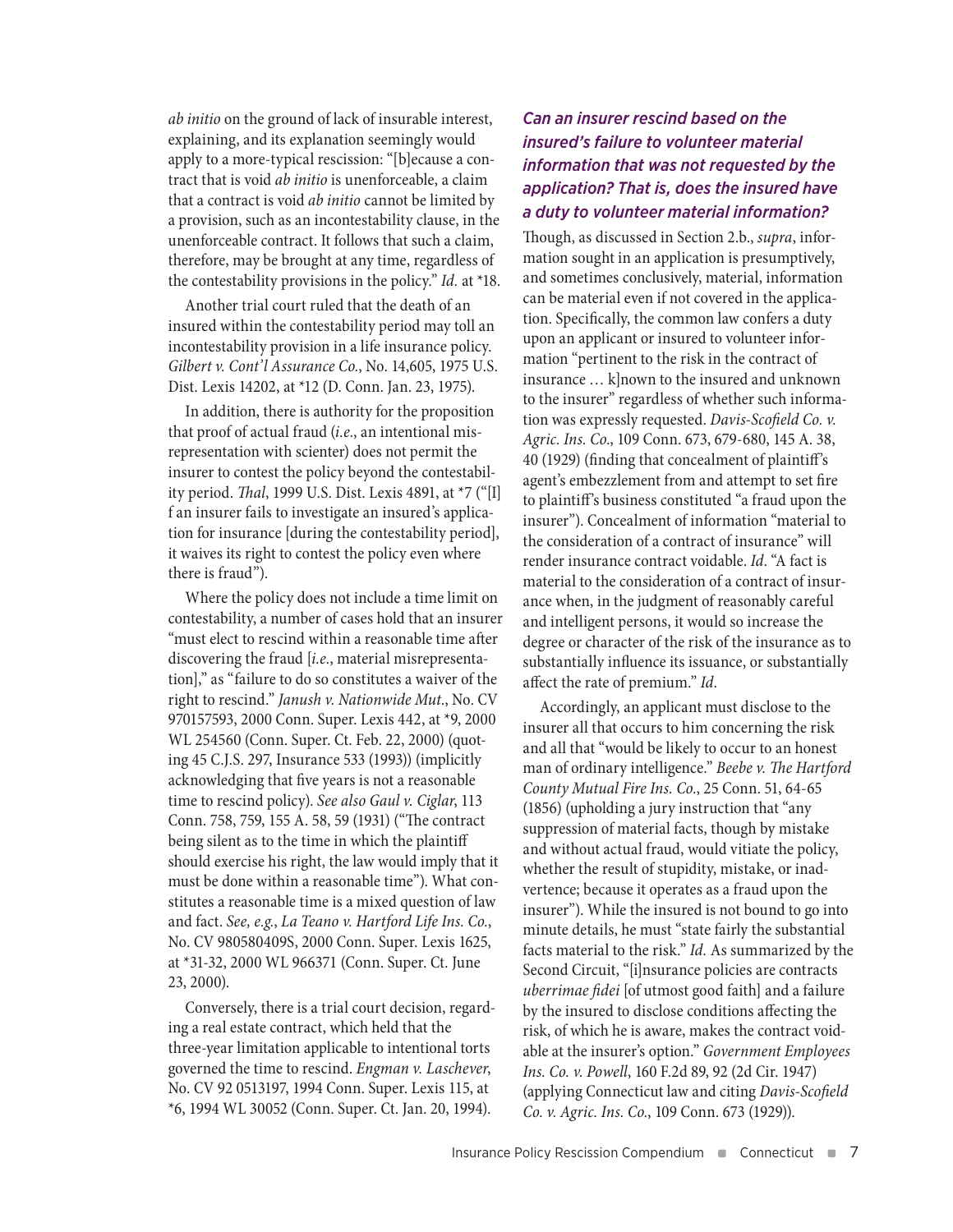One would anticipate, however, that there would be, at a minimum, a question of fact whether information not sought in an application was material. Indeed, an insurer likely would be met with an argument that the failure to specifically inquire about a matter is evidence that it is not material to the risk.

# **If your jurisdiction requires a showing that misrepresentations be material, what constitutes materiality? Does there need to be some sort of causal nexus between the misrepresentation and ultimate loss?**

Under Connecticut law, a misrepresentation is material, "when, in the judgment of reasonably careful and intelligent persons, it would so increase the degree or character of the risk of the insurance as to substantially influence its issuance, or substantially affect the rate of premium." *Pinette v. Assurance Co. of Am*., 52 F.3d 407, 411 (2d. Cir. 1995) (quoting *Davis Scofield Co. v. Agricultural Ins. Co.*, 109 Conn. 673, 678, 145 A. 38, 40 (1929)) (internal quotation marks omitted). *See also F.D.I.C. v. Great Am. Ins. Co.*, 607 F.3d 288, 295 (2d Cir. 2010) (same); *Assurance Co. of Am. v. Aruri*, No. CV 960559919, 1998 Conn. Super. Lexis 1621, at \*6, 1998 WL 313537 (Conn. Super. Ct. May 27, 1998) (quoting *Variety Homes, Inc. v. Postal Life Ins. Co.*, 287 F.2d 320, 323 (1961)) (internal quotation marks omitted) ("A misrepresentation is material where it substantially thwarts the purpose for which the information is demanded and induces action which the insurance company might otherwise not have taken"). *Accord State Bank & Trust Co. v. Conn. Gen. Life Ins. Co.*, 109 Conn. 67, 70-71, 145 A. 565, 566 (1929) (citation omitted) ("The test of materiality is in the effect which the knowledge of the fact in question would have on the making of the contract. To be a material fact need not increase the risk or contribute to any loss or damage suffered. It is sufficient if the knowledge of it would influence the parties in making the contract").

An answer to a specific question on an application is presumptively, and perhaps conclusively, material. *Pinette*, 52 F.3d at 411 ("Connecticut case law strongly suggests that an answer to a question on an insurance application is presumptively material"). *See also State Bank & Trust Co.*, 109 Conn. at 72, 145 A. at 567 ("Material representations … relied on by the [insurance] company, which were untrue and unknown by the assured to be untrue when made, invalidate the policy without further proof of actual conscious design to defraud"); *id.*, 109 Conn. at 70-71, 145 A. at 566 (quotation omitted) ("Matters made the subject of special inquiry are deemed conclusively material"); *Mt. Airy Ins. Co. v. Millstein*, 928 F. Supp. 171, 176 (D. Conn. 1996) ("Information in an insurance application that becomes a part of the policy is material"); *Northwestern Mutual Life Ins. Co. v. Gil*, No. 3:07-CV-303, 2009 U.S. Dist. Lexis 8608, at \*12-13, 2009 WL 276086 (D. Conn. Feb. 5, 2009) ("[T]here is no dispute that matters of special inquiry, such as questions requiring a 'yes' or 'no' answer, are conclusively deemed material"); *Paul Revere Life Ins. Co. v. Pastena*, 52 Conn. App. 318, 323, 725 A.2d 996, 999 (1999) ("There is no dispute that the statements and answers contained in an insurance application become part of the application and any contract of insurance issued on it, and that these statements and answers are material").

Accordingly, when materiality exists as a matter of law, reliance may be (but is not always) presumed. *See, e.g.*, *Gil*, 2009 U.S. Dist. Lexis 8608, at \*12-13 (stating "there is no dispute that matters of special inquiry, such as questions requiring a 'yes' or 'no' answer, are conclusively deemed material," holding that the insured's misstatements are "[t]herefore … material, and grounds for rescission"); *Murtha v. Golden Rule Ins. Co*., No. Civ.A.3:98–CV–975JCH, 2001 U.S. Dist. Lexis 3380, at \*15-17, 2001 WL 256145 (D. Conn. Mar. 5, 2001) ("[U]nder well-settled Connecticut law, [the applicant]'s misrepresentations [in answering specific questions] were material as a matter of law"); *Millstein*, 928 F. Supp. at 176, (rejecting insured's defense that the insurer "has not shown that [the insured's] answer to question 19 was material …" because "[i]nformation in an insurance application that becomes a part of the policy is material …" as a matter of law).

"Where the materiality of a representation depends upon inferences drawn from facts and circumstances proved, the question is one for the jury. Where the representation is contained in an answer to a question contained in the application which is made a part of the policy, the inquiry and answer are tantamount to an agreement that the matter inquired about is material." *State Bank & Trust Co.*, 109 Conn. at 70, 145 A. at 566.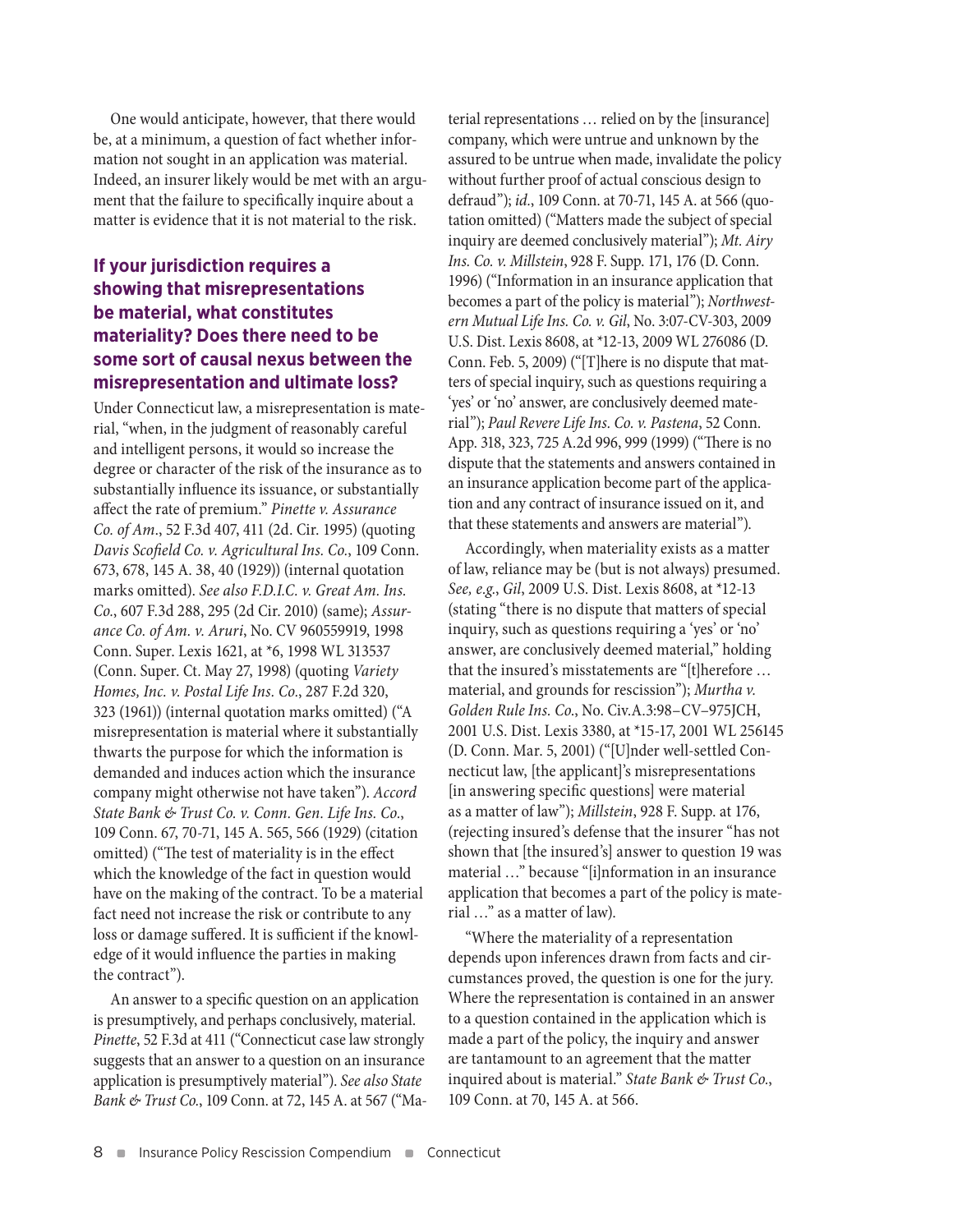#### **What types of proof can or must an insurer rely on to seek rescission?**

See Sections 2.b. and 3.

# **Does an actionable misrepresentation in a policy application render the policy voidable or void** *ab initio***?**

Under Connecticut law, an actionable misrepresentation or fraudulent concealment in an insurance policy application will render it voidable, and subject to rescission or a declaration of being void *ab initio*. *Davis-Scofield Co. v. Agric. Ins. Co.*, 109 Conn. 673, 680, 145 A. 38, 40-41 (1929). Upon rescission, the policy is considered void from its inception (*ab initio*). *Zurich Am. Ins. Co. v. Expedient Title, Inc*., No. 3:11-cv-001633 (MPS), 2015 U.S. Dist. Lexis 167998, at \*2 (D. Conn. Dec. 16, 2015); *see also Westport Ins. Corp. v. Gionfriddo*, 524 F. Supp. 2d 167, 177 (D. Conn. 2007); *Mt. Airy Ins. Co. v. Millstein*, 928 F. Supp. 171, 174 (D. Conn. 1996).

A somewhat different rule applies to automobile insurance, and perhaps other forms of liability insurance. "Automobile insurance … may be rescinded at common law on the basis of intentional material misrepresentation." *Munroe v. Great Am. Ins. Co.*, 234 Conn. 182, 188, 661 A.2d 581, 584 (1995). *Munroe* held, however, that "the legislature did not intend the insurer's common law right of rescission as against an innocent third party for intentional material misrepresentation by the insured to survive the enactment of §38a-343." *Id.* 234 Conn. at 193, 661 A.2d at 586. C.G.S. §38z-343, governs *cancellation* of automobile policies. The court expressly declined to decide "whether a different result would obtain in an action directly between the insured and the insurer." *Id.* 234 Conn. at 187 n.3, 661 A.2d at 584.

*Munroe* suggested, *in dictum*, that a different rule might apply when the "innocent third party" was not injured by the insured, but has acquired rights through subrogation. *Id*, 234 Conn. at 190-91, 661 A.2d at 585 (citation omitted) ("a party subrogated to the rights of an assured obtains no different or greater rights against the insurer than the insured possesses and is equally subject to any defense the insurer may have against the assured under the policy. … While [prior] cases focused on the insured's alleged failure to cooperate, nothing in their holdings suggests that they would not have applied to an insured's material intentional misrepresentations to the insurer").

# **Upon a showing of the requisite elements of rescission, is rescission effective as to innocent insureds and third-parties?**

With regard to automobile insurance, an insurer's rescission of an insurance policy based on an intentional material misrepresentation does not render the policy void *ab initio* so as to defeat the rights of innocent accident victims to collect under the policy. *Munroe v. Great Am. Ins. Co.*, 234 Conn. 182, 183, 661 A.2d 581, 582 (1995). The Court reached this conclusion by inferring from mandatory uninsured motorist insurance statutes a legislative policy to protect innocent third parties, concluding that "the compulsory automobile insurance statutes, read as a whole, abrogate the right of an insurer to rescind *ab initio* the insurance contract so as to deny recovery to an innocent third party victim." *Id*., 234 Conn. at 187, 661 A.2d at 584.

**Are there any statutory or regulatory time limits on seeking rescission of a policy? If so, does the statutory or regulatory language override or supersede express policy language allowing for rescission beyond the time limitation?** See Section 2.c.

**What is the requirement for an insurer to be considered to have waived its right to rescind the policy, and what other equitable defenses are available to insureds?**

*Does an insurer need to have actual knowledge that the insured has made a misrepresentation, or will constructive knowledge be sufficient?*

A federal court applying Connecticut law held that an insurer's mere knowledge, whether actual or constructive, of a misrepresentation, without more, does not constitute waiver of the insurer's right to rescind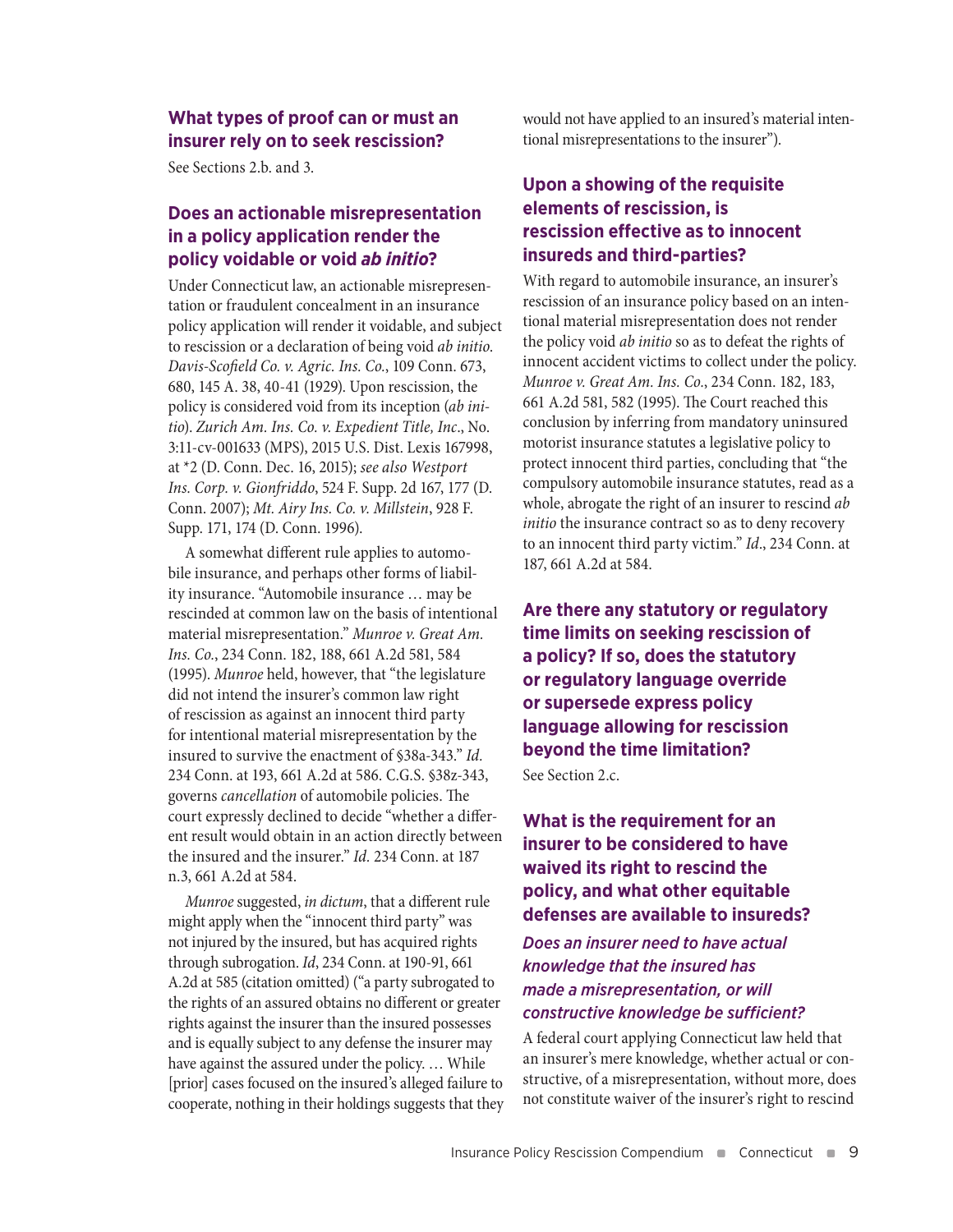the policy. *See Murtha v. Golden Rule Ins. Co.*, No. 3:98-CV-975 (JCH), 2001 U.S. Dist. Lexis 3380, at \*20, 2001 WL 256145 (D. Conn. Mar. 5, 2001) ("[T] he fact that [the insurer] was aware of [the insured's] misrepresentations prior to its voiding of the policy does not constitute circumstances from which it is reasonable to infer an intentional waiver of [the insurer's] rights under the contract under Connecticut law"). It should be noted however, that this ruling runs counter to other decisions within the Second Circuit applying New York law, which hold that unreasonable delay after learning of the misrepresentation can preclude rescission. *Cont'l Cas. Co. v. Marshall Granger & Co.*, 6 F. Supp. 3d 380, 393-94 (S.D.N.Y. 2014) ("An insurer who fails to rescind a policy promptly after learning of sufficient facts to justify rescission will be deemed to have forfeited the right to rescind") (collecting cases).

The authors have not located additional Connecticut case law on this issue.

# *Will an insurer be estopped from rescinding the policy if it waits too long to do so after acquiring actual or constructive knowledge of the misrepresentation?*

The law on this point is inconsistent and not well-settled. At least one trial court, looking to cases from other jurisdictions, has determined that contracts that are void ab initio may be challenged "at any time, regardless of the contestability provisions in the policy." *PHL Variable Ins. Co. v. Charter Oak Trust*, No. HHDCV106012621S, 2012 Conn. Super. Lexis 1218, at \*18, 2012 WL 2044416 (Conn. Super. Ct. May 4, 2012) ("Because a contract that is void *ab initio* is unenforceable, a claim that a contract is void *ab initio* cannot be limited by a provision, such as an incontestability clause, in the unenforceable contract. It follows that such a claim, therefore, may be brought at any time, regardless of the contestability provisions in the policy"). In another case, a trial court stated that the insurer "must elect to rescind within a reasonable time after discovering the fraud—*i.e.*, material misrepresentation—as "failure to do so constitutes a waiver of the right to rescind." *Janush v. Nationwide Mut*., No. CV 970157593, 2000 Conn. Super. Lexis 442, at \*9, 2000 WL 254560 (Conn. Super. Ct. Feb. 22, 2000) (quoting 45 C.J.S. 297, Insurance 533 (1993)) (holding that insurer did not exercise rescission rights when it sent letter to

insured "nullifying" policy without attempting to return premium payments, and implicitly acknowledging that five years is not a reasonable time to rescind policy). What constitutes a reasonable time is a mixed question of law and fact. *See, e.g.*, *La Teano v. Hartford Life Ins. Co.*, No. CV 980580409S, 2000 Conn. Super. Lexis 1625 \*31-32, 2000 WL 966371 (Conn. Super. Ct. June 23, 2000).

# *When is an insurer required to investigate application answers? If an insurer is so required, does the duty extend only to "easily ascertainable" fraud, or does it go further?*

Authority does not exist in Connecticut on this point.

# *If the insured intentionally made the misrepresentation or otherwise acted in bad faith, can there be any waiver by the insurer at all?*

Authority does not exist in Connecticut on this point. Existing case law suggests that an insurer does not risk waiver so long as the insured can be restored to her former condition upon rescission. In the case of *Paul Revere Life Ins. Co. v. Pastena*, 52 Conn. App. 318, 319-320, 725 A.2d 996, 997 (1999), a surgeon submitted an application for disability insurance in which she stated that she had existing individual disability coverage as well as group disability coverage with a hospital. In her application, the surgeon represented that the new policy applied for was intended to replace or change her existing individual disability coverage, which would be discontinued. *Id.* Based upon the statements in her application, Paul Revere issued the surgeon a new individual disability policy, but the surgeon subsequently failed to drop her prior individual disability coverage, leading Paul Revere to rescind its recently issued policy. *Id.* The applicant sued, and Paul Revere moved for summary judgment. *Id.* A trial court granted the insurance company's motion, and the surgeon appealed, arguing, among other things, that "because surgeon specific coverage is no longer available in the insurance industry, she cannot be put back into the same position that she was in before entering the contract." *Id.*, 52 Conn. App. at 325, 725 A.2d at 1000. The surgeon further argued that the insurance company "led her to believe that she could keep her [prior] coverage and, 'by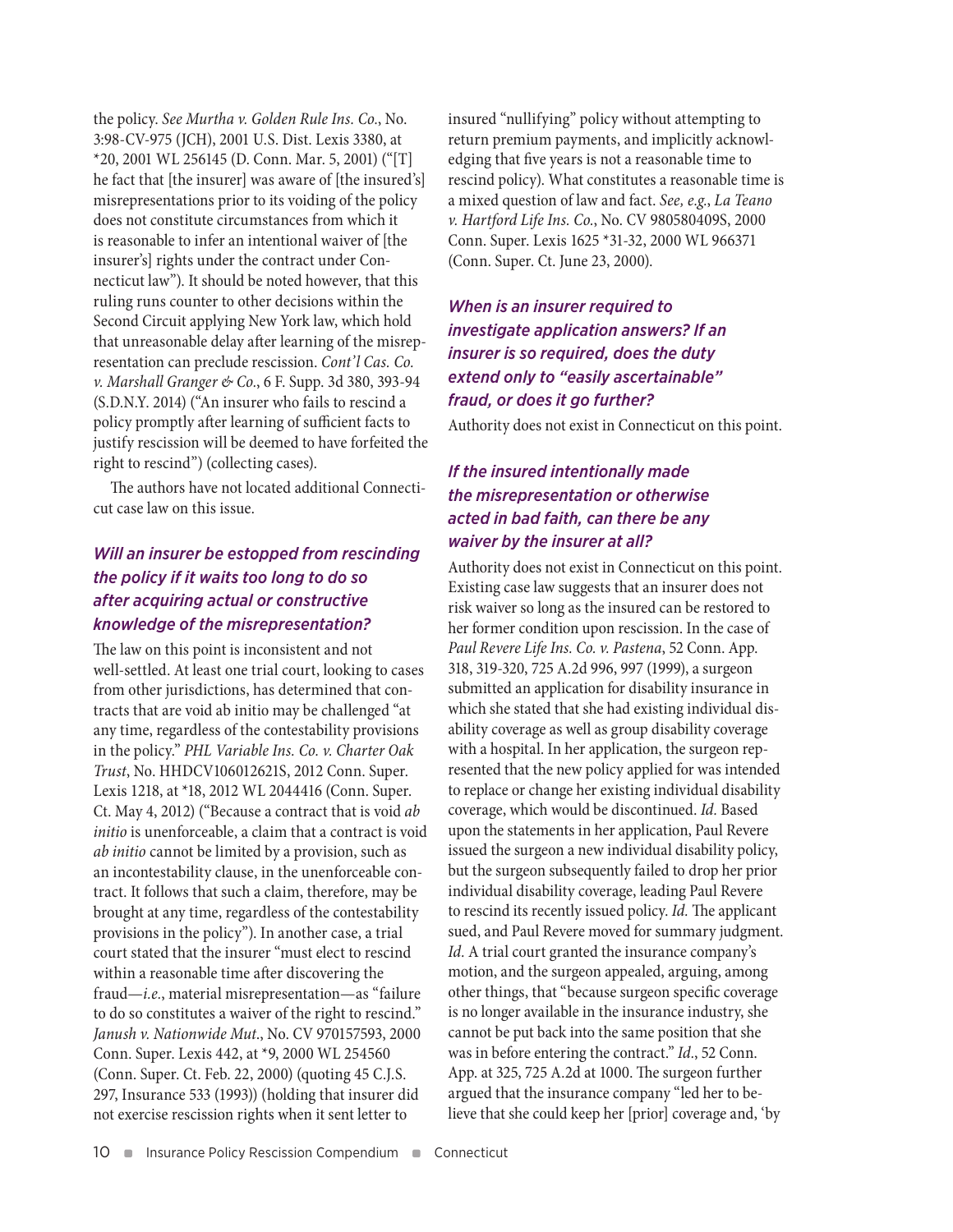stringing [the defendant] along, [she] lost her ability to obtain surgeon specific coverage anywhere.'" *Id*.

The Appellate Court rejected the surgeon's "argument of detrimental reliance [as] without merit." *Id.* The Court opined, "[e]ven if she had somehow relied on representations of the plaintiff, she never changed her position, thereby incurring some injury. Nor is there any validity to her argument that because this particular type of insurance is no longer available, she has been injured." *Id*.

# **Under what circumstances must an insurer refund the premiums to the insured when rescinding a policy, and when must the refund be dispensed? Does the insurer have to refund the premiums even in situations where the insured procured the policy through willful fraud?**

"A condition precedent to rescission is the offer to restore the other party to its former condition as nearly as possible." *Kavarco v. T.J.E., Inc*., 2 Conn. App. 294, 299, 478 A.2d 257, 261 (Conn. App. Ct. 1984) (citation omitted); *Barco Auto Leasing Corp. v. House*, 202 Conn. 106, 113, 520 A.2d 162, 166 (1987) (same); *Family Fin. Services v. Spencer*, 41 Conn. App. 754, 770, 677 A.2d 479, 487-88 (1996) (same). Thus, any time a policy is rescinded any premiums paid by the insured should be returned. *See Janush v. Nationwide Mut.*, No. CV 970157593, 2000 Conn. Super. Lexis 442, at \*3, 2000 WL 254560 (Feb. 22, 2000 Conn. Super.) (citing 45 C.J.S. 297, Insurance 534 (1993) for the principle that "to effect a rescission, the company must make a reasonable effort to tender back the premiums paid by the insured," finding that defendant did not use "reasonable efforts to return the premiums paid by the insured" and ruling that defendant therefore "has not exercised its right to rescission within a reasonable time"). *Accord Paul Revere Life Ins. Co. v. Pastena*, 52 Conn. App. 318, 325, 725 A.2d 996, 1000 (Conn. App. Ct. 1999) ("Rescission, simply stated, is the unmaking of a contract. It is a renouncement of the contract and any property obtained pursuant to the contract, and places the parties, as nearly as possible, in the same situation as existed just prior to the execution of the contract. A condition precedent to rescission is the offer to restore the other party to its former condition as nearly as possible")*.*

In at least one case applying Connecticut law, *Danbury Ins. Co. v. Ginnetti*, 2004 U.S. Dist. Lexis 17857, 2004 WL 2009281 (D. Conn. Aug. 5, 2004), the insurer did not return the insured's home insurance premiums prior to commencing suit for declaratory relief. *See id*., at \*8 (granting insurer's motion for summary judgment, rescinding homeowner's insurance policy based upon material misrepresentation in application, and ordering insurer to return defendant's premium). *Ginnetti* involved a dispute about whether a homeowner's insurance policy issued by the insurer to the insured obligated the insurer to indemnify the insured in connection with a dog bite case concurrently pending against the insured in state court, or whether the policy should be rescinded because the insured's application incorrectly stated that he had no animals or exotic pets, when in fact he had two large dogs. *Id.* at \*1-2. *Ginnetti* is rather anomalous insofar as the insurer's rescission action was brought while the insurer was actively defending the insured's interests in a separate, related action.

# **Are there any other notable cases or issues regarding an insurer's right and ability to rescind?**

There are a series of additional statutes relevant to an insurer's right and ability to rescind.

First, with regard to health insurance policies, insurers should be particularly cognizant of Conn. Gen. Stat. §38a-485(a), which provides:

> The insured shall not be bound by any statement made in an application for an individual health insurance policy unless a copy of such application is attached to or endorsed on the policy when issued as a part thereof. If any such policy delivered or issued for delivery to any person in this state is reinstated or renewed, and the insured or the beneficiary or assignee of such policy makes written request to the insurer for a copy of the application, if any, for such reinstatement or renewal, the insurer shall, within fifteen days after the receipt of such request at its home office or any branch office of the insurer, deliver or mail to the person making such request, a copy of such application. If such copy is not so delivered or mailed, the insurer shall be precluded from introducing such application as evidence in any action or proceeding based upon or involving such policy or its reinstatement or renewal.